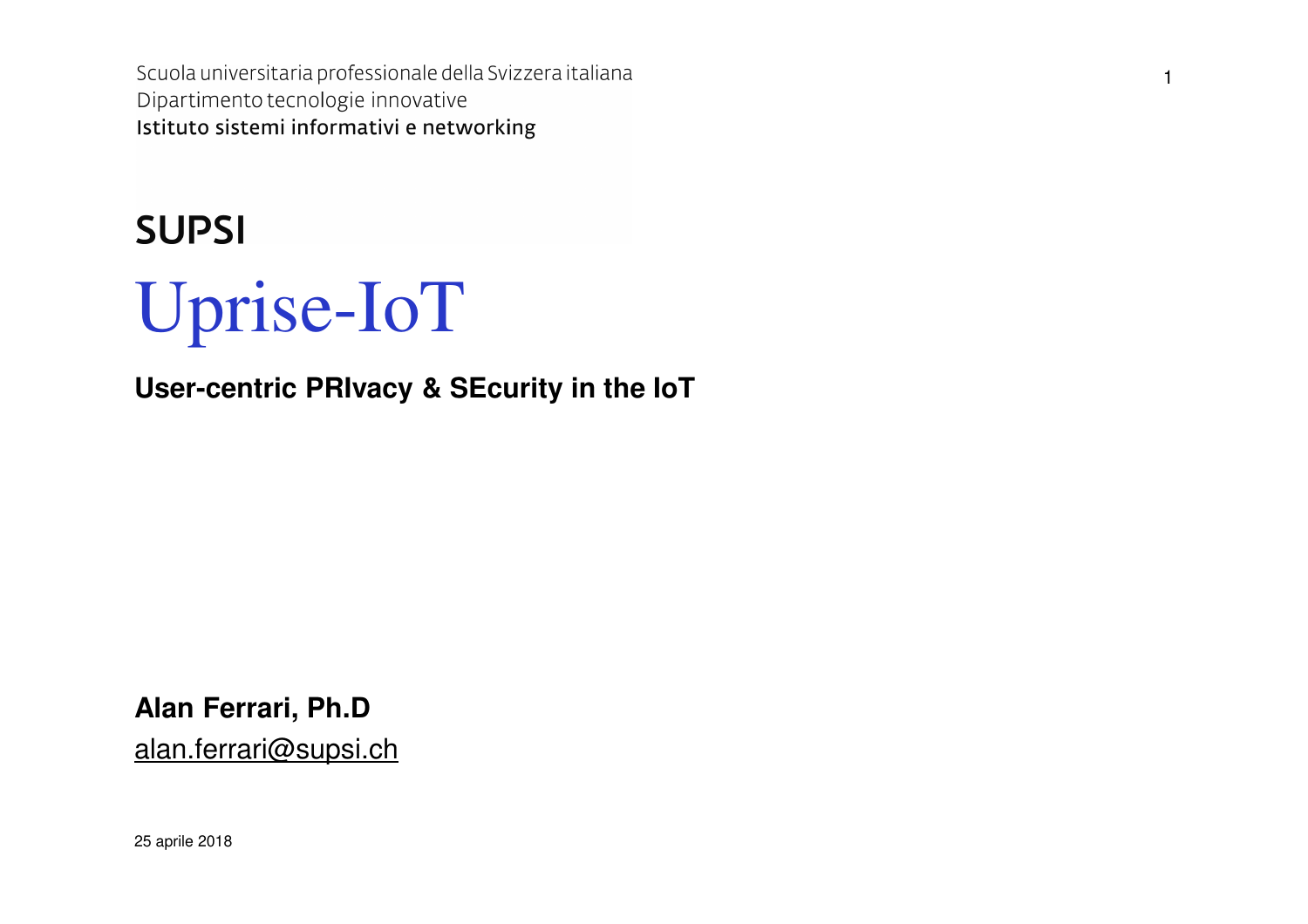#### Uprise-IoT Facts

- $\bullet$  2015 CHIST–ERA call SPTIoT:
	- CHIST-ERA international framework for basic research
	- SPTIoT: User-Centric Security, Trust and Privacy in the Internet of **Things**
- $\bullet$ Starting date: 1.11.2016
- Ending date: 31.10.2019 $\bullet$
- $\bullet$ Partners: SUPSI, INRIA, EURECOM, UCL
- •Requested Budget: 1,171,192.05 €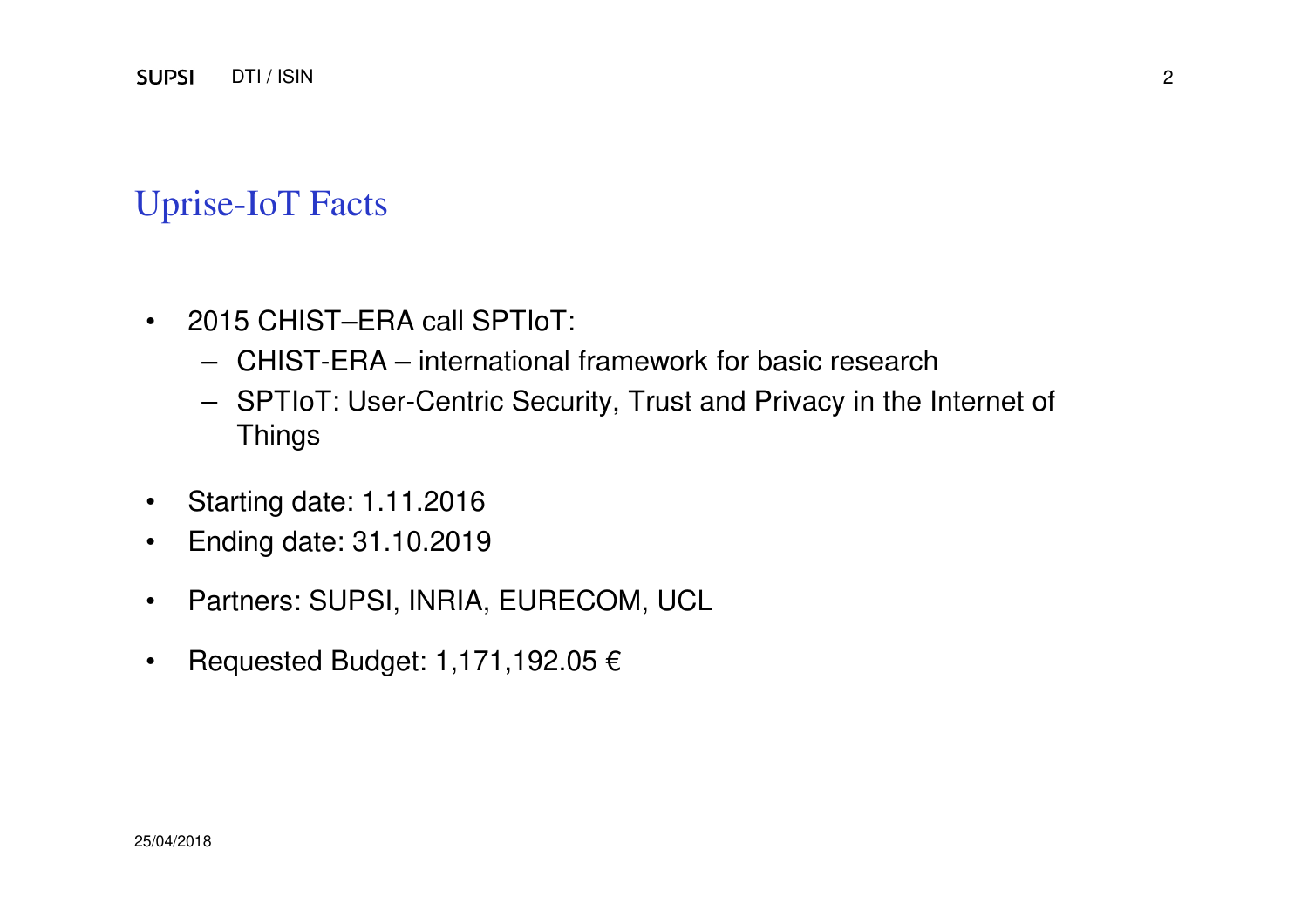#### Summary

- • UPRISE-IoT's goal is to make **users gain control and awareness** over data generated and collected by the IoT devices surrounding her.
- • This project will take **a fresh look at the IoT privacy** space by considering a user-centric approach:
	- by considering user **behaviors and the user context** in order to **improve security and privacy**, and realize so privacy preserving data collection and processing;
	- by increasing **data transparency and control**. Users will be informed about the data that are being collected in a user-friendly manner, and will have the option to oppose to them.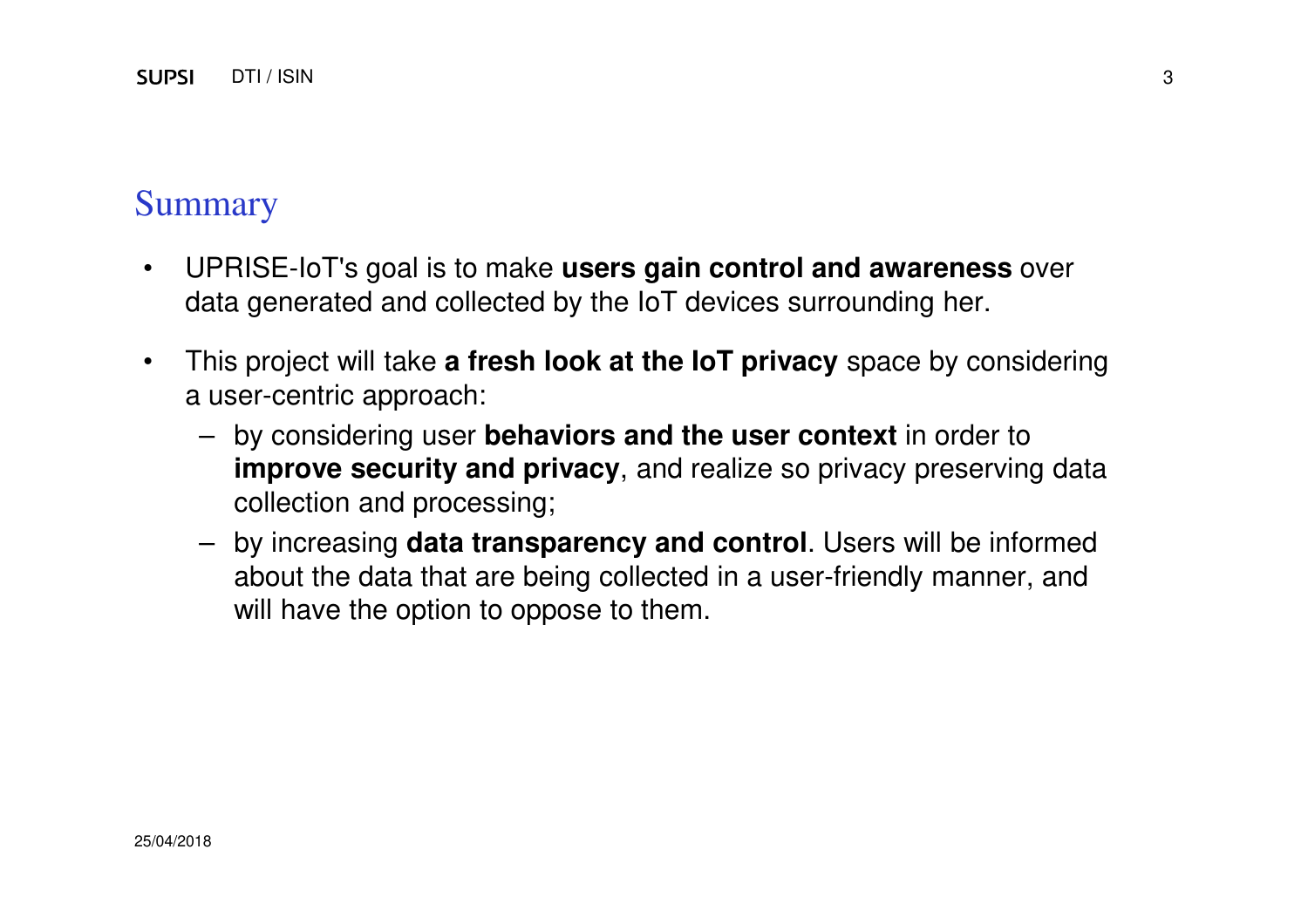#### Dimensions

•



# **Privacy Enforcing**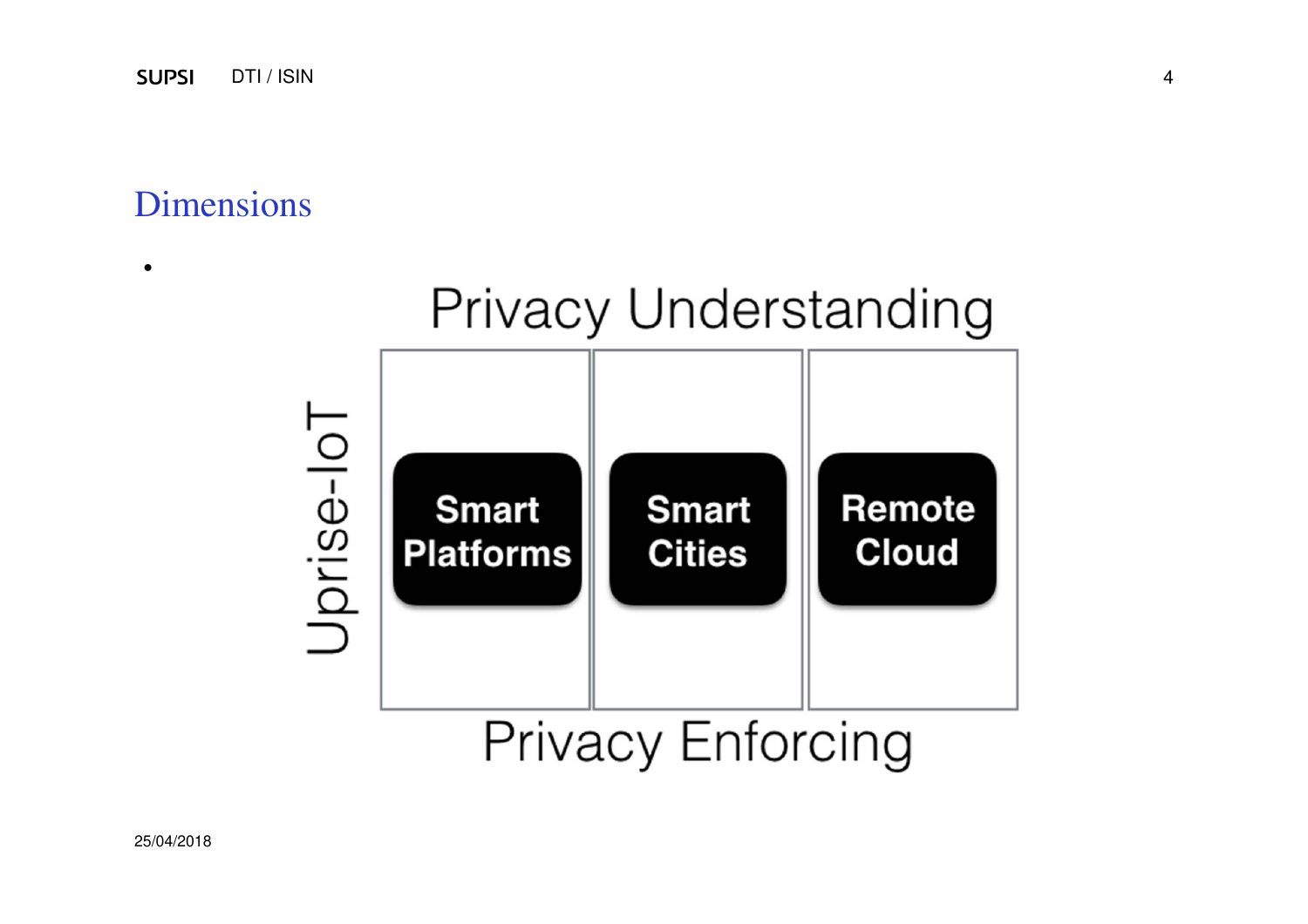#### Practical and verifiable objectives

- • Define **models for describing the current context of the IoT devices**, and for **predicting the future evolution** of the IoT ecosystem.
- • Propose **novel strategies to secure IoT** devices, their M2M and H2M interactions.
- •Design and **develop tools that will empower users in IoT**.
- •Design solutions to **increase the user's awareness**.
- $\bullet$  Design and develop **open libraries for supporting user control**  (preferences, filters, accounting and analytics), **transparency**, as well as realization of advanced functionalities and algorithms.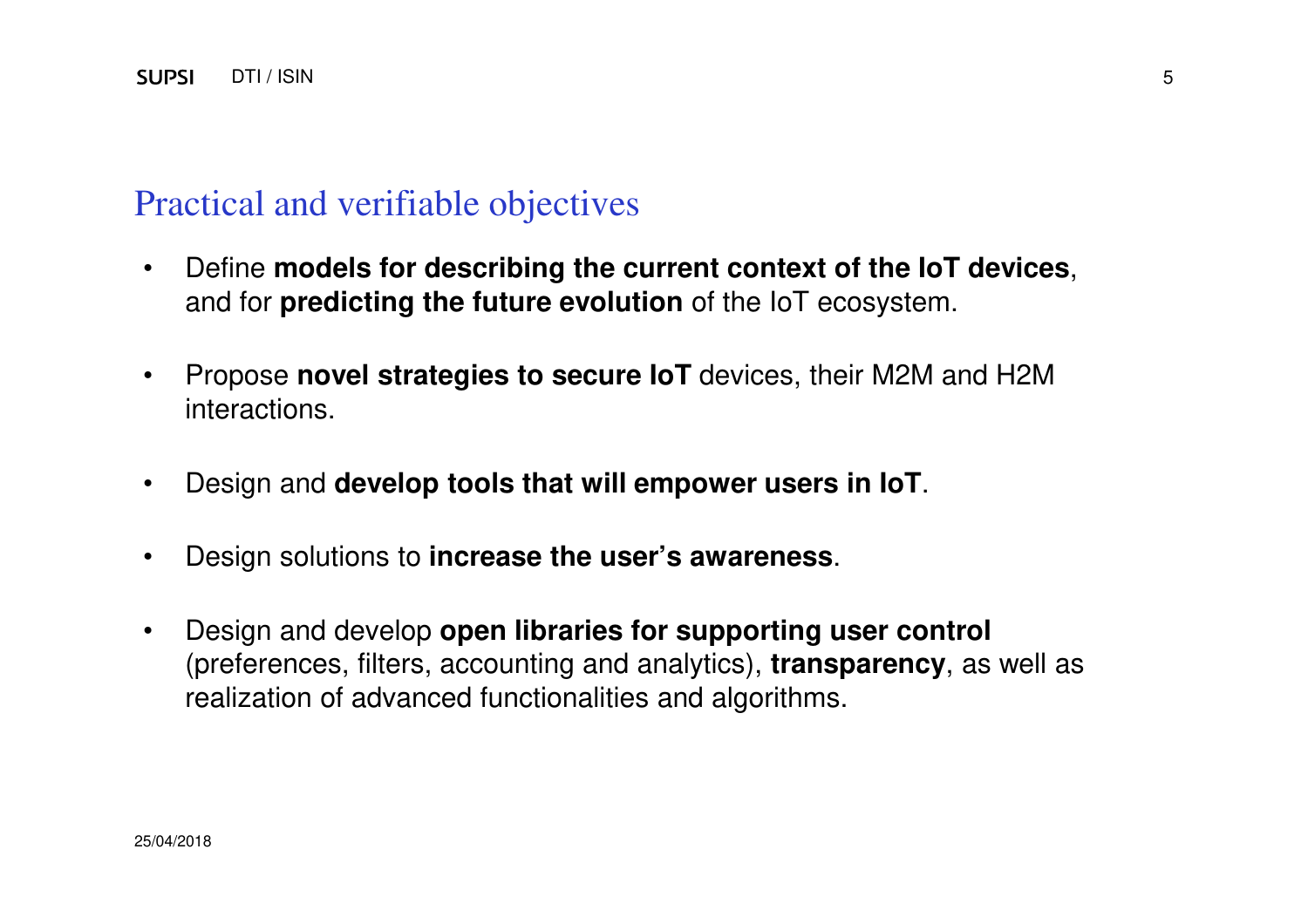## Ongoing Activities (1/6)

- $\bullet$  Is Your Privacy Really in Your Hands? (SUPSI)
	- **Problem**: users' information domain is not confined to what they deliberately share.
	- **Goals**: to understand how much knowledge can be inferred about a target user by analyzing others' available information.
	- **Status**: data collection.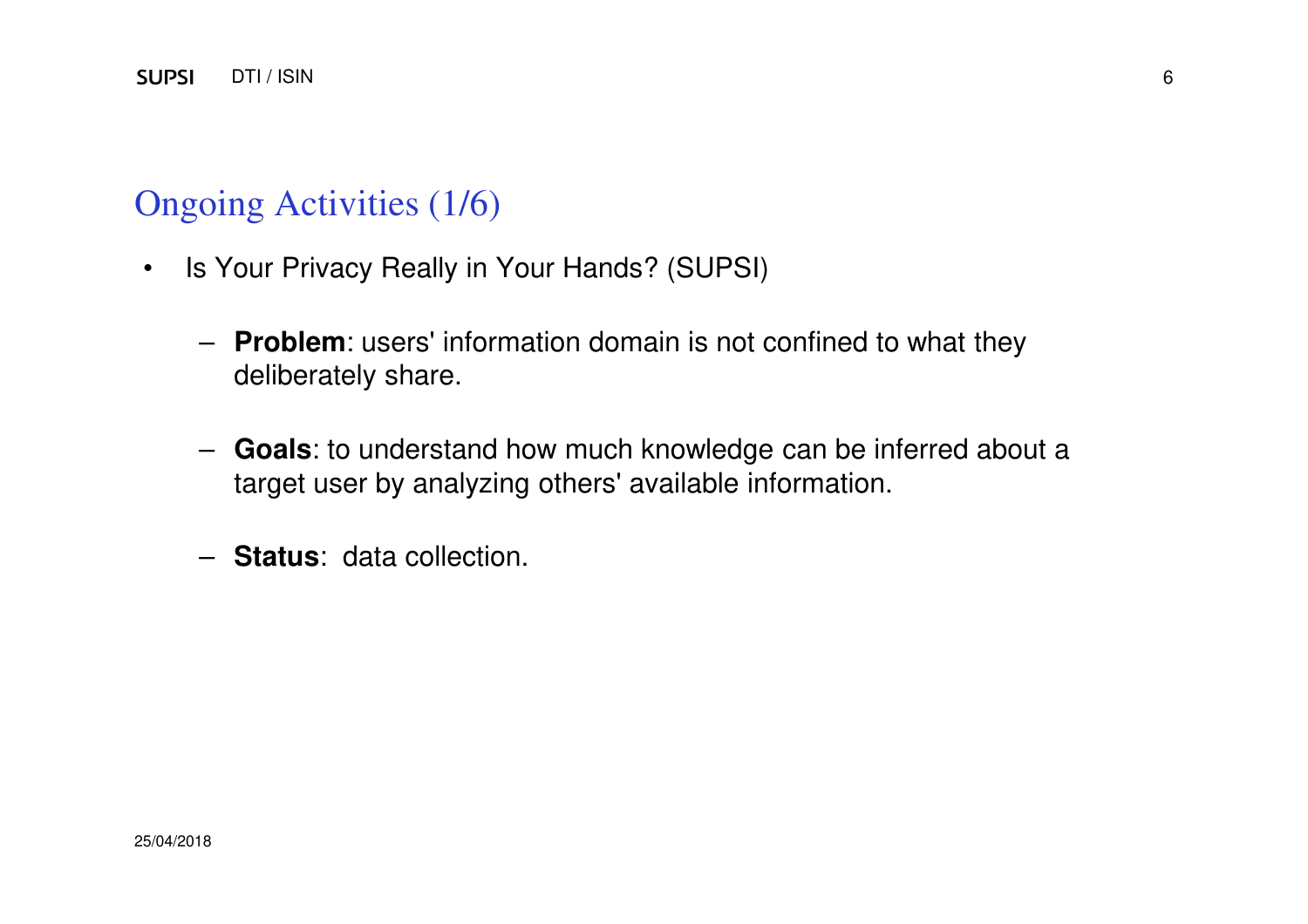## Ongoing Activities (2/6)

- $\bullet$  Local Internet of Things (EURECOM)
	- **Problem**: Designing protocols for secure bootstrap and data management in IoT.

#### – **Status:**

- Design of a protocol enabling lightweight secure boostrap and message attestation in the IoT [SAC 2018].
- Implementation of the local solution: development of an in-house IoT platform allowing direct communication among devices**.**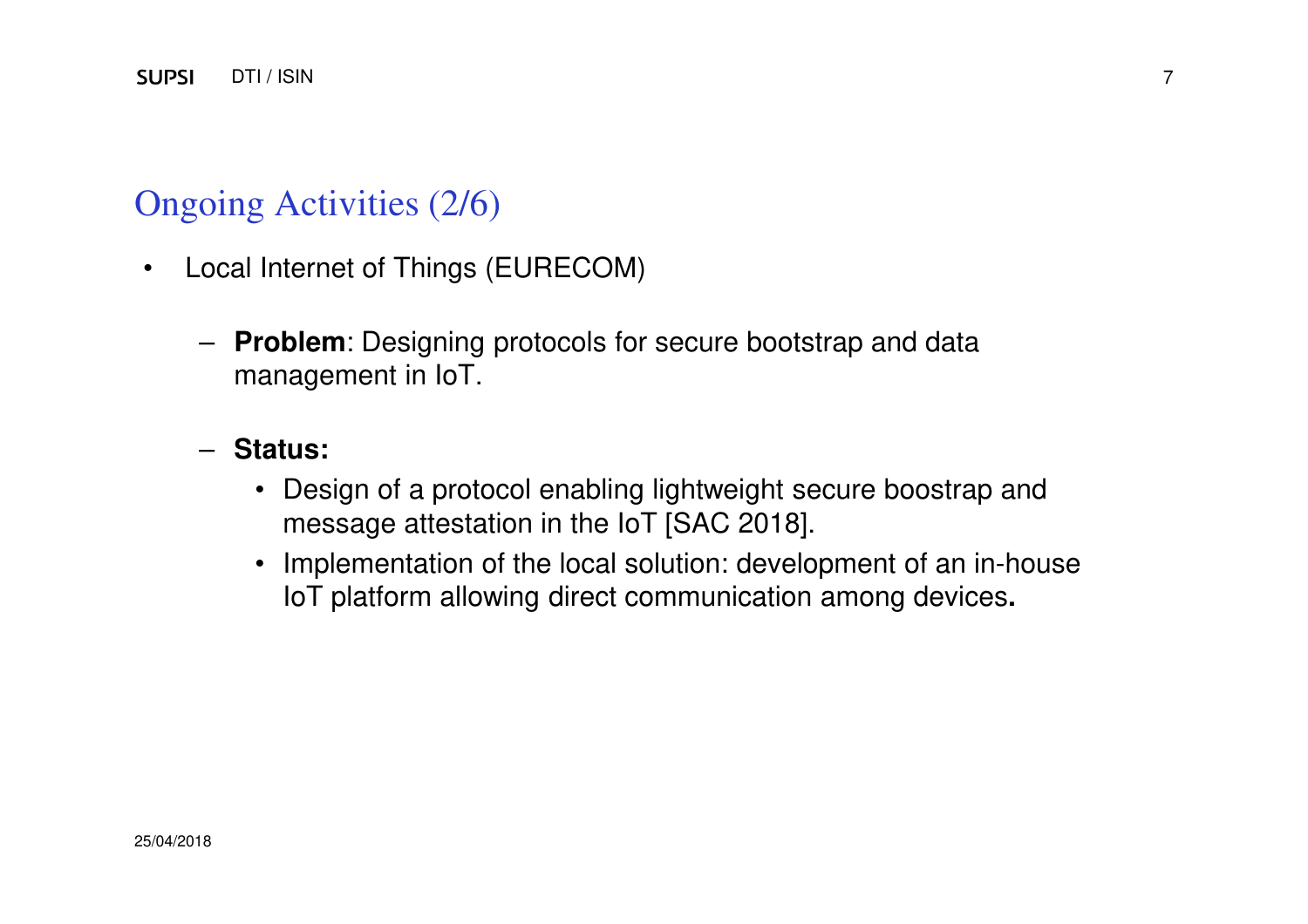#### Ongoing Activities (3/6)

- • Study on Third-Party Services in Smart Devices(SUPSI)
	- **Problem**: We are interested in determining what are the data third party libraries are interested in.
	- **Status:** 
		- Collection on app / service execution statistics on ral devices.
		- We are developing the framework to analyze those libraries via reverse engineering.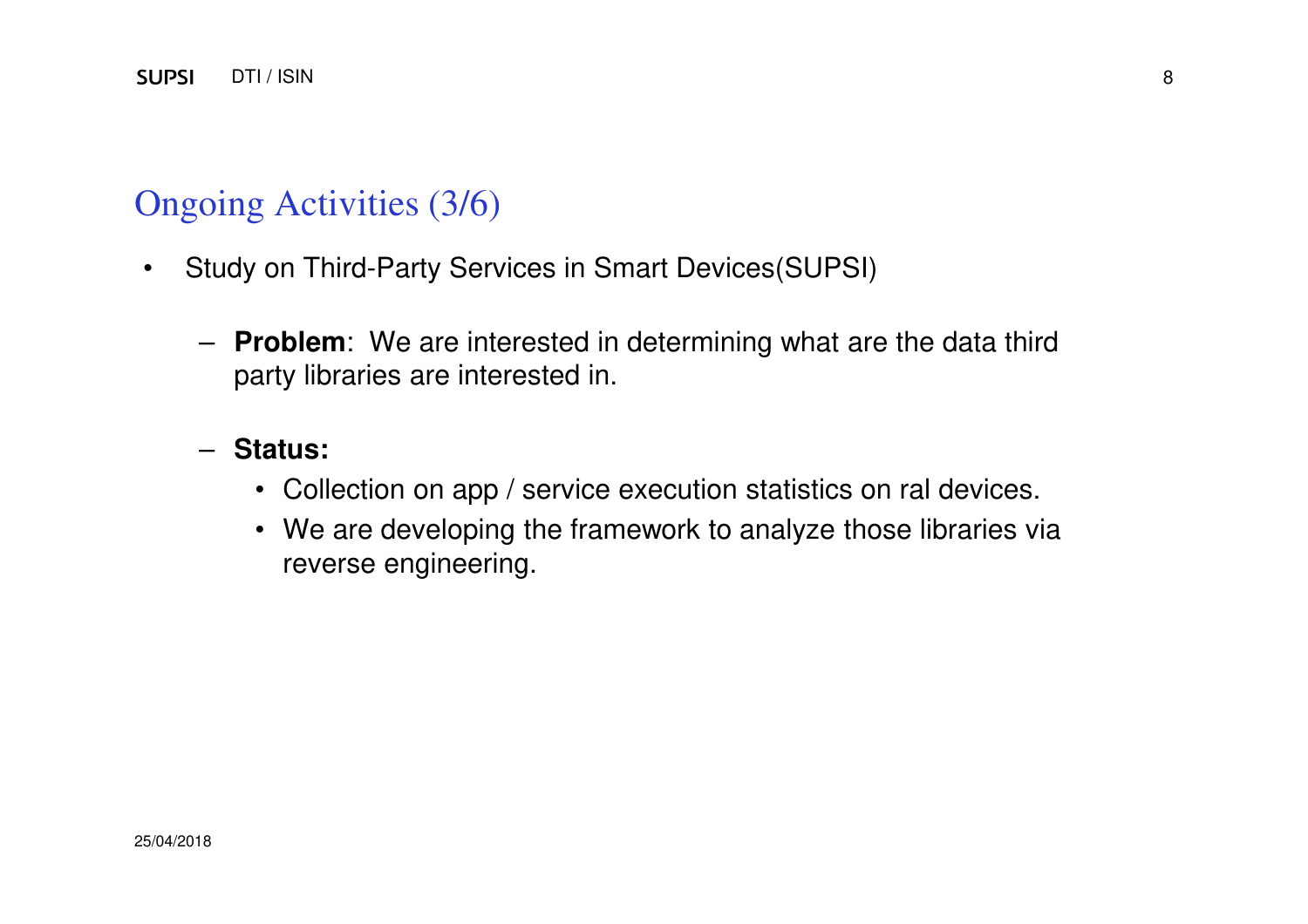## Ongoing Activities (4/6)

• Providing transparency on data collection and processing in the smart city (INRIA)

#### – **Problem**:

- The General Data Protection Regulation (GDPR) requests from data controllers to display information about data collection and processing.
- We propose a visual registry for the smart city : **Map of Things**, to display devices collecting personal data and their privacy policies.

## – **Status:**

- A prototype website is online and working, it displays various devices with their privacy policies.
- Collaboration with French cities is planned, to experiment the solution.

9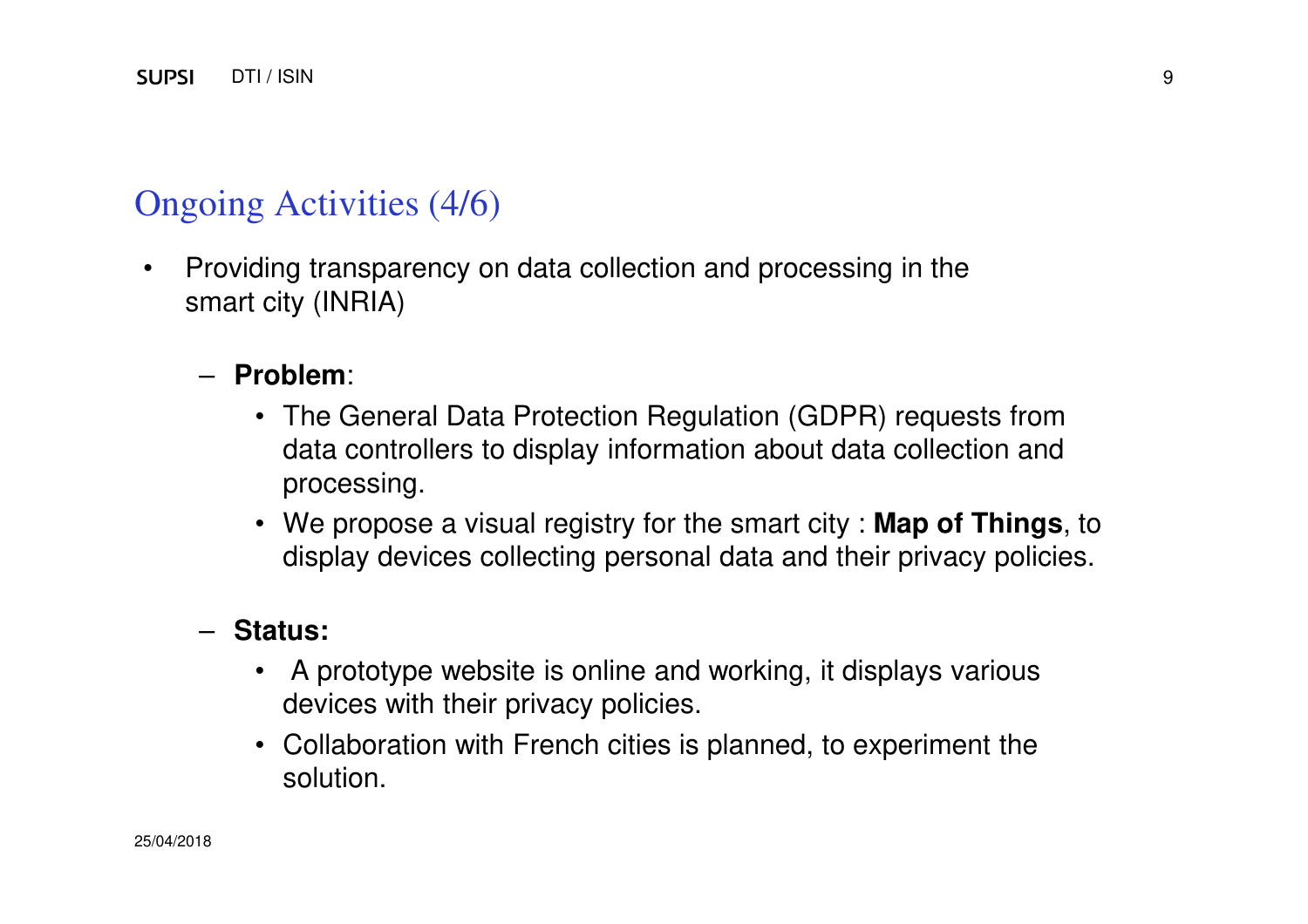## Ongoing Activities (5/6)

•Study on User Perception about privacy in Smart devices (SUPSI + UCL)

## – **Problem**:

• Study the changes in perception and behavior of different subjects when confronted with the data leakage on their Smartphones..

## – **Status:**

- Build an app that queries the user about possible data leackages.
- Testing the first prototype of the app.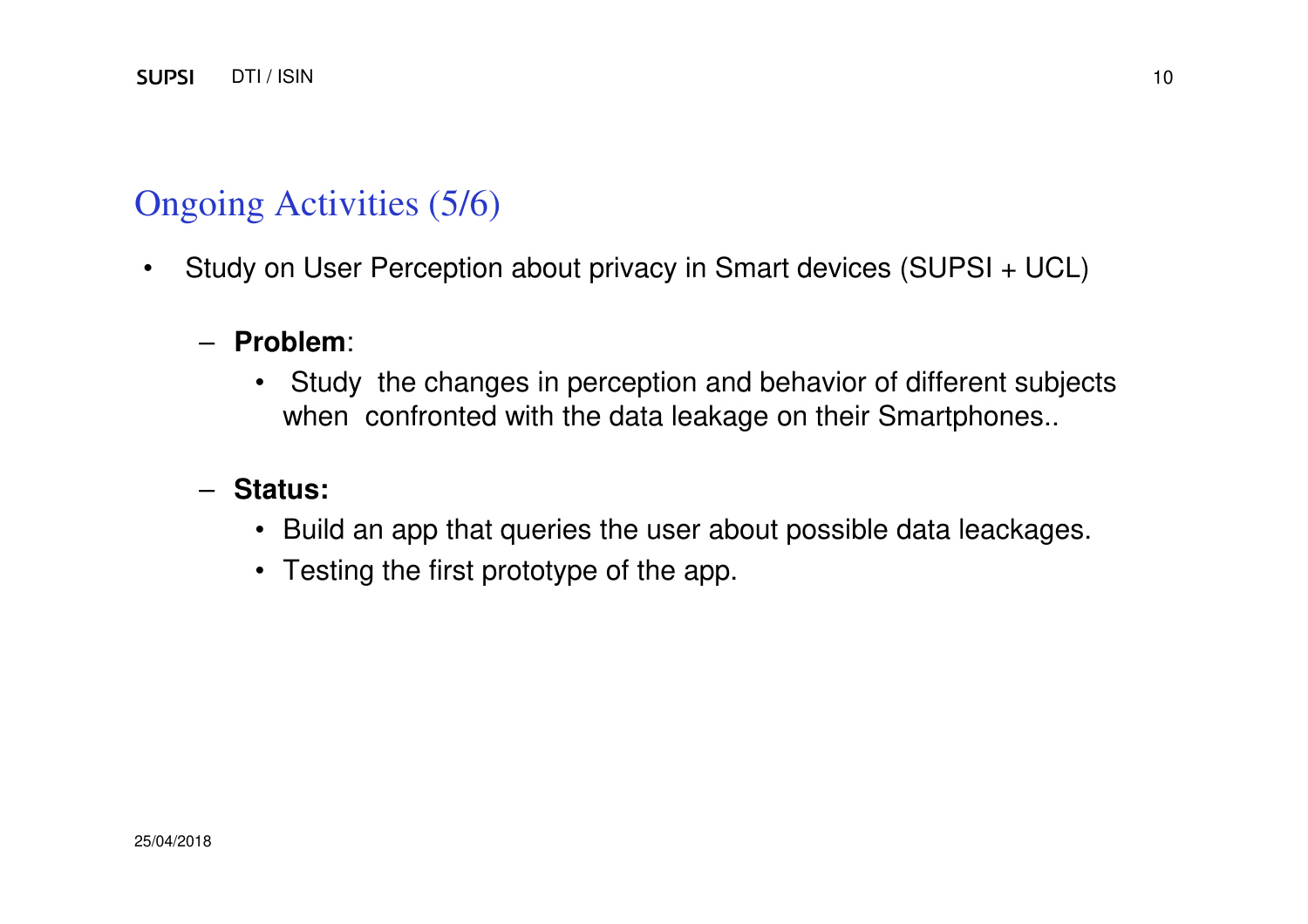## Ongoing Activities (6/6)

• Interpretable Machine Learning for Privacy-Preserving Pervasive Systems (UCL)

#### – **Problem**:

• Development of a framework for **interpretable machine learning**  from personal data (in particular mobile and social media data).

#### – **Status:**

• We have developed an abstract architecture for supportingprivacy-preserving machine learning.